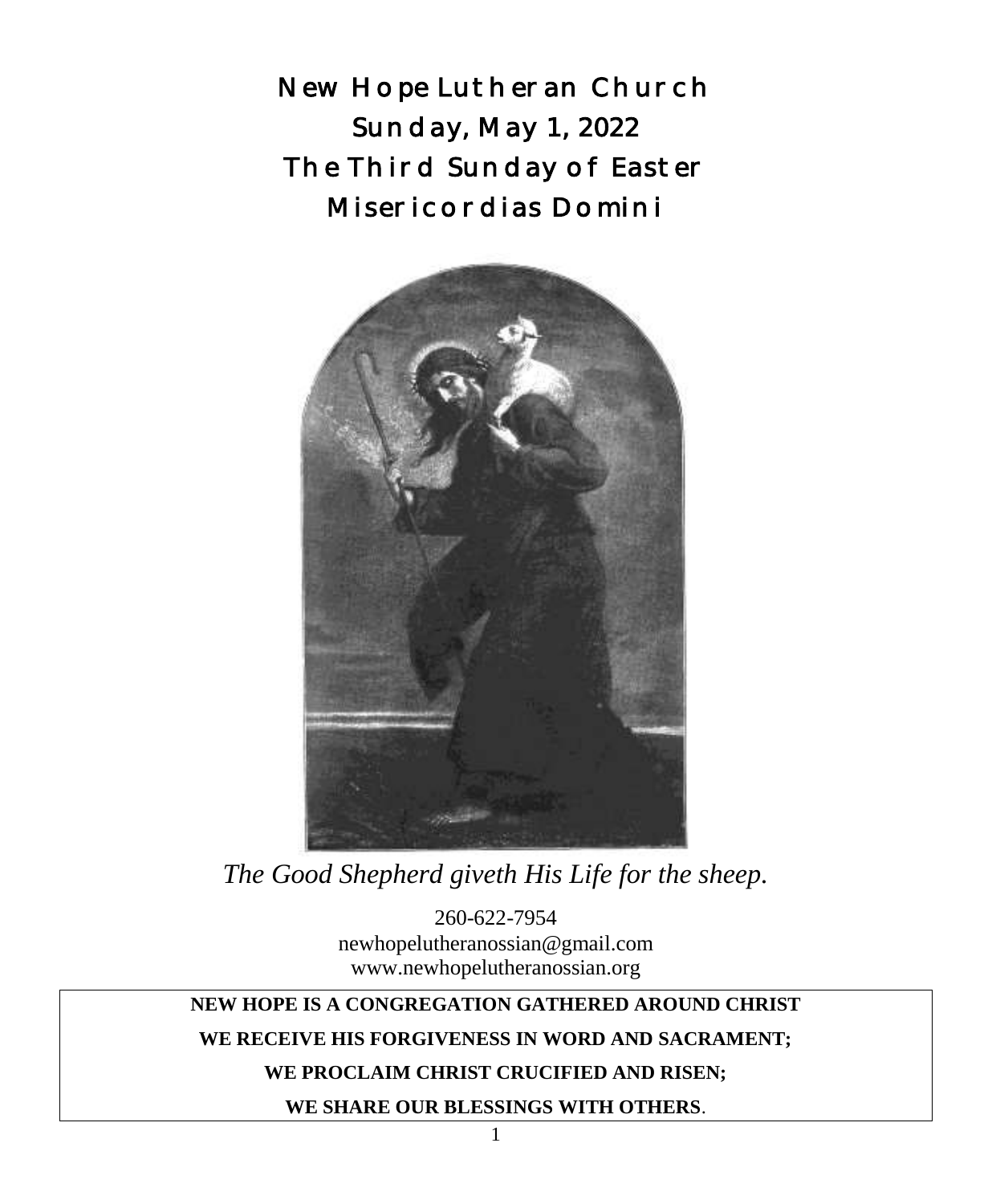# Welcome to New Hope Lutheran Church

 *We're glad you've joined us as we gather to receive God's gifts of forgiveness, life, and salvation. As you prepare for the Divine Service today, you are invited to pray the prayers inside the front cover of your hymnal. As you prepare for Holy Communion, please read the communion statement on page 7.*

# Confession and Absolution

### *Stand*

# **Hymn of Invocation: 666 O Little Flock, Fear Not the Foe**

*The sign of the cross may be made by all in remembrance of their Baptism.*

- **P** In the name of the Father and of the  $\pm$  Son and of the Holy Spirit.
- C **Amen.**
- $\mathbb{P}$  Beloved in the Lord! Let us draw near with a true heart and confess our sins unto God our Father, beseeching Him in the name of our Lord Jesus Christ to grant us forgiveness.
- P Our help is in the name of the Lord,
- C **who made heaven and earth.**
- P I said, I will confess my transgressions unto the Lord,
- C **and You forgave the iniquity of my sin.**

*Silence for reflection on God's Word and for self-examination.*

- P O almighty God, merciful Father,
- C **I, a poor, miserable sinner, confess unto You all my sins and iniquities with which I have ever offended You and justly deserved Your temporal and eternal punishment. But I am heartily sorry for them and sincerely repent of them, and I pray You of Your boundless mercy and for the sake of the holy, innocent, bitter sufferings and death of Your beloved Son, Jesus Christ, to be gracious and merciful to me, a poor, sinful being.**
- $\mathbf{P}$  Upon this your confession, I, by virtue of my office, as a called and ordained servant of the Word, announce the grace of God unto all of you, and in the stead and by the command of my Lord Jesus Christ I forgive you all your sins in the name of the Father and of the  $\pm$ Son and of the Holy Spirit.
- C **Amen.**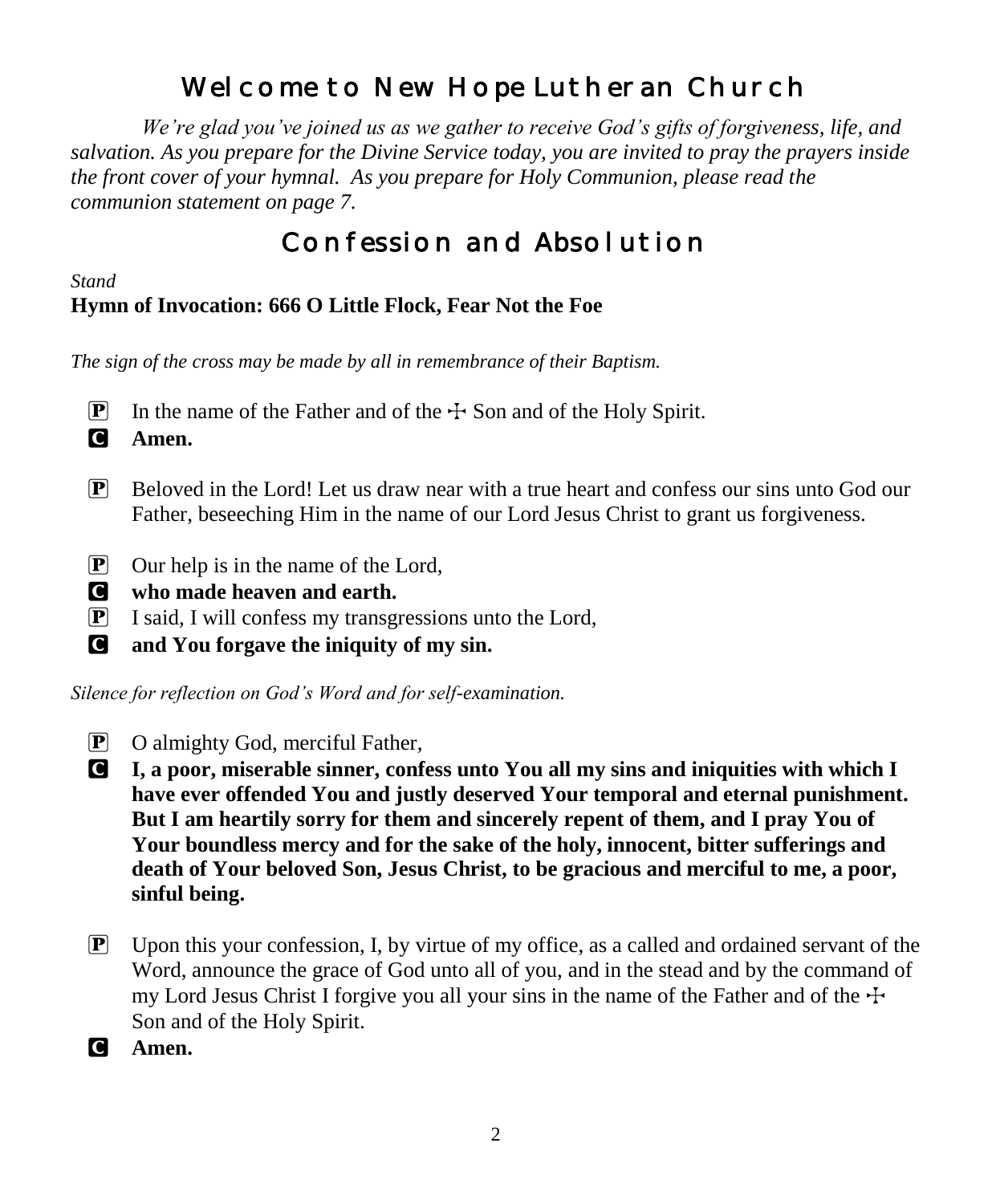# Service of the Word

|                                                                                                                               | <b>Introit</b> (Congregation sings text in <b>bold</b> ).           | Psalm 33:1, 18–20; antiphon: vv. 5b, 6a |                |  |  |
|-------------------------------------------------------------------------------------------------------------------------------|---------------------------------------------------------------------|-----------------------------------------|----------------|--|--|
|                                                                                                                               |                                                                     |                                         |                |  |  |
|                                                                                                                               | The earth is full of the steadfast love of the LORD. Alle-   luia.* |                                         |                |  |  |
|                                                                                                                               | By the word of the LORD the heavens were made. Alle-   luia.        |                                         |                |  |  |
|                                                                                                                               | Shout for joy in the LORD, O you   righteous!*                      |                                         |                |  |  |
|                                                                                                                               | Praise befits the   upright.                                        |                                         |                |  |  |
|                                                                                                                               | Behold, the eye of the LORD is on those who   fear him,*            |                                         |                |  |  |
|                                                                                                                               | on those who hope in his   steadfast love,                          |                                         |                |  |  |
|                                                                                                                               | that he may deliver their   soul from death*                        |                                         |                |  |  |
|                                                                                                                               | and keep them alive in   famine.                                    |                                         |                |  |  |
|                                                                                                                               | Our soul waits   for the LORD;*                                     |                                         |                |  |  |
|                                                                                                                               | he is our help   and our shield.                                    |                                         |                |  |  |
|                                                                                                                               | Glory be to the Father and $ $ to the Son*                          |                                         |                |  |  |
|                                                                                                                               | and to the Holy   Spirit;                                           |                                         |                |  |  |
|                                                                                                                               | as it was in the be- $ $ ginning,*                                  |                                         |                |  |  |
|                                                                                                                               | is now, and will be forever.   Amen.                                |                                         |                |  |  |
|                                                                                                                               | The earth is full of the steadfast love of the LORD. Alle-   luia.* |                                         |                |  |  |
|                                                                                                                               | By the word of the LORD the heavens were made. Alle-   luia.        |                                         |                |  |  |
| <b>Kyrie</b>                                                                                                                  |                                                                     |                                         | LSB 186        |  |  |
|                                                                                                                               |                                                                     |                                         |                |  |  |
| C                                                                                                                             | Lord, have mercy upon us.                                           |                                         |                |  |  |
|                                                                                                                               | Christ, have mercy upon us.                                         |                                         |                |  |  |
|                                                                                                                               | Lord, have mercy upon us.                                           |                                         |                |  |  |
| <b>Gloria</b> in Excelsis                                                                                                     |                                                                     |                                         | <b>LSB 187</b> |  |  |
| $\left[\mathbf{P}\right]$                                                                                                     | Glory be to God on high:                                            |                                         |                |  |  |
| C                                                                                                                             | and on earth peace, goodwill toward men.                            |                                         |                |  |  |
|                                                                                                                               | We praise Thee, we bless Thee, we worship Thee,                     |                                         |                |  |  |
|                                                                                                                               | we glorify Thee, we give thanks to Thee, for Thy great glory.       |                                         |                |  |  |
|                                                                                                                               | O Lord God, heav'nly King, God the Father Almighty.                 |                                         |                |  |  |
|                                                                                                                               | O Lord, the only-begotten Son, Jesus Christ;                        |                                         |                |  |  |
|                                                                                                                               | O Lord God, Lamb of God, Son of the Father,                         |                                         |                |  |  |
| that takest away the sin of the world, have mercy upon us.<br>Thou that takest away the sin of the world, receive our prayer. |                                                                     |                                         |                |  |  |
|                                                                                                                               |                                                                     |                                         |                |  |  |
|                                                                                                                               | For Thou only art holy; Thou only art the Lord.                     |                                         |                |  |  |
|                                                                                                                               | Thou only, O Christ, with the Holy Ghost,                           |                                         |                |  |  |
|                                                                                                                               | 3                                                                   |                                         |                |  |  |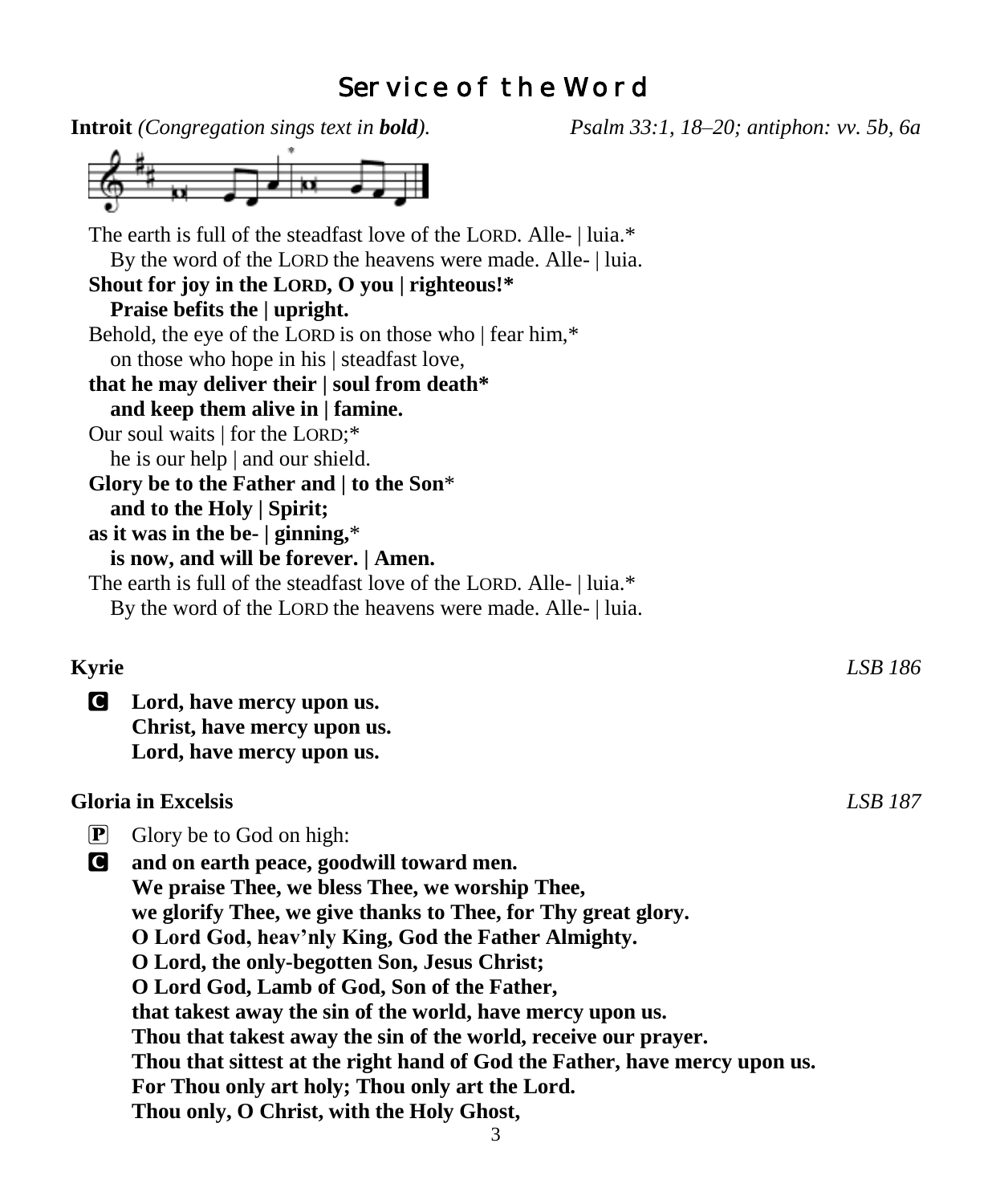### **Salutation and Collect of the Day**



P Let us pray.

O God, through the humiliation of Your Son You raised up the fallen world. Grant to Your faithful people, rescued from the peril of everlasting death, perpetual gladness and eternal joys; through Jesus Christ, our Lord, who lives and reigns with You and the Holy Spirit, one God, now and forever.



#### *Sit* **Old Testament Reading** *Ezekiel 34:11–16*

<sup>11</sup>"For thus says the Lord GOD: Behold, I, I myself will search for my sheep and will seek them out. <sup>12</sup>As a shepherd seeks out his flock when he is among his sheep that have been scattered, so will I seek out my sheep, and I will rescue them from all places where they have been scattered on a day of clouds and thick darkness. <sup>13</sup>And I will bring them out from the peoples and gather them from the countries, and will bring them into their own land. And I will feed them on the mountains of Israel, by the ravines, and in all the inhabited places of the country. <sup>14</sup>I will feed them with good pasture, and on the mountain heights of Israel shall be their grazing land. There they shall lie down in good grazing land, and on rich pasture they shall feed on the mountains of Israel. <sup>15</sup>I myself will be the shepherd of my sheep, and I myself will make them lie down, declares the Lord GOD. <sup>16</sup>I will seek the lost, and I will bring back the strayed, and I will bind up the injured, and I will strengthen the weak, and the fat and the strong I will destroy. I will feed them in justice."

- A This is the Word of the Lord.
- C **Thanks be to God.**

**Psalm** *(Congregation sings text in bold). Psalm 23; antiphon: v. 6*

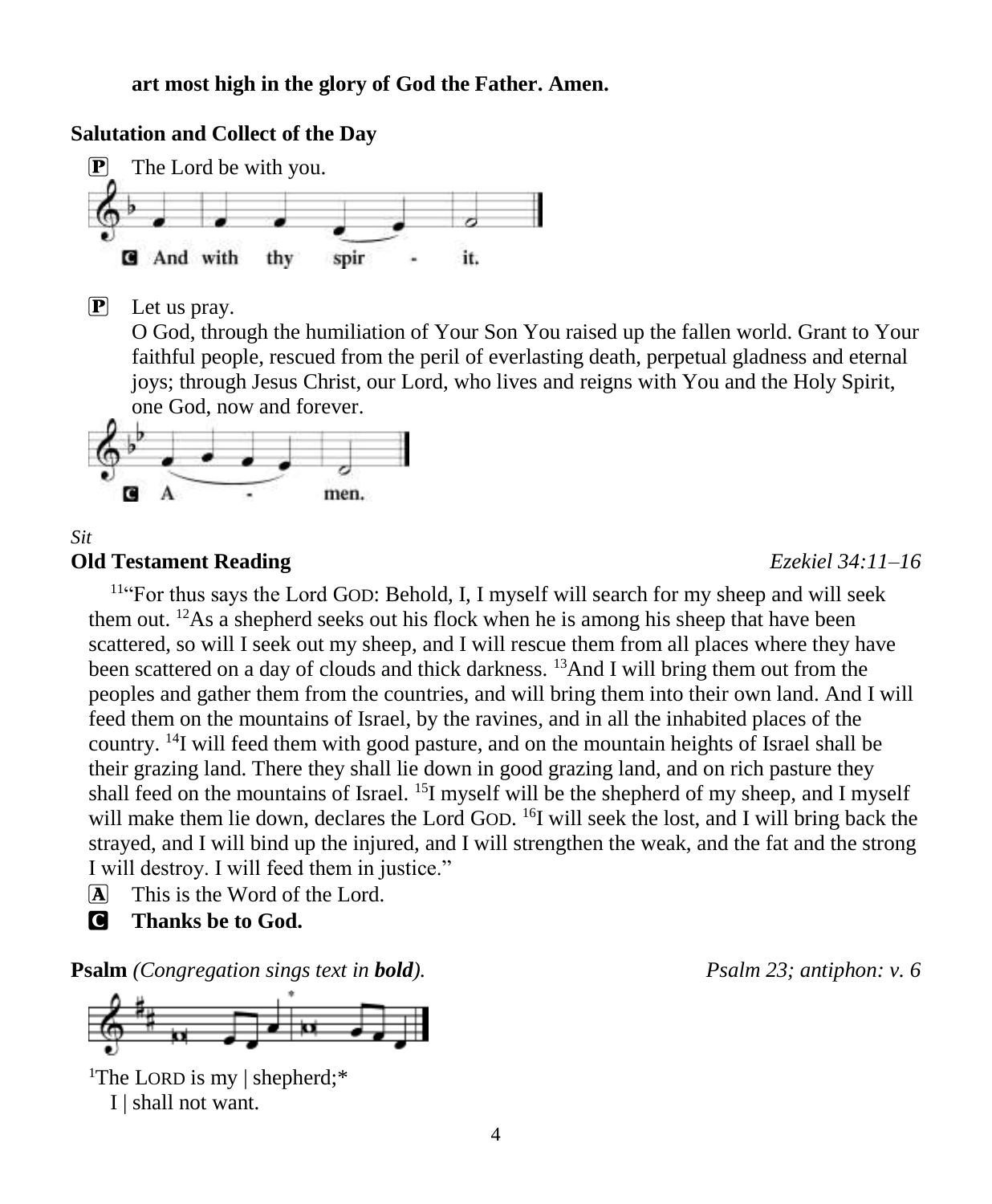**<sup>2</sup>He makes me lie down in green | pastures.\* He leads me beside still | waters.**  ${}^{3}$ He re- | stores my soul.\*

He leads me in paths of righteousness for his | name's sake.

## **<sup>4</sup>Even though I walk through the valley of the shadow of death, I will fear no evil, for you are | with me;\* your rod and your staff, they | comfort me.**

```
5You prepare a table before me
in the presence of my | enemies;*
  you anoint my head with oil;
  my cup | overflows.
6Surely goodness and mercy shall follow me
all the days | of my life,*
  and I shall dwell in the house of the LORD for- | ever.
```
# **Epistle** *1 Peter 2:21–25*

 $21$  For to this you have been called, because Christ also suffered for you, leaving you an example, so that you might follow in his steps. <sup>22</sup>He committed no sin, neither was deceit found in his mouth. <sup>23</sup>When he was reviled, he did not revile in return; when he suffered, he did not threaten, but continued entrusting himself to him who judges justly.  $^{24}$ He himself bore our sins in his body on the tree, that we might die to sin and live to righteousness. By his wounds you have been healed. <sup>25</sup>For you were straying like sheep, but have now returned to the Shepherd and Overseer of your souls.

 $\overline{A}$  This is the Word of the Lord.

C **Thanks be to God.**

# **Hymn: 683 Jesus, Thy Boundless Love to Me**

# *Stand*

# **Verse of the Day** *Luke 24:35b; John 10:14*

P Alleluia. [The Lord] was known to them in the breaking of the bread. Alleluia. I am the good shepherd. I know my own and my own know me. Alleluia.

**Holy Gospel** *John 10:11–16*

 $\mathbf{P}$  The Holy Gospel according to St. John, the tenth chapter. Thee, O  $G$  Glo-rv be to Lord.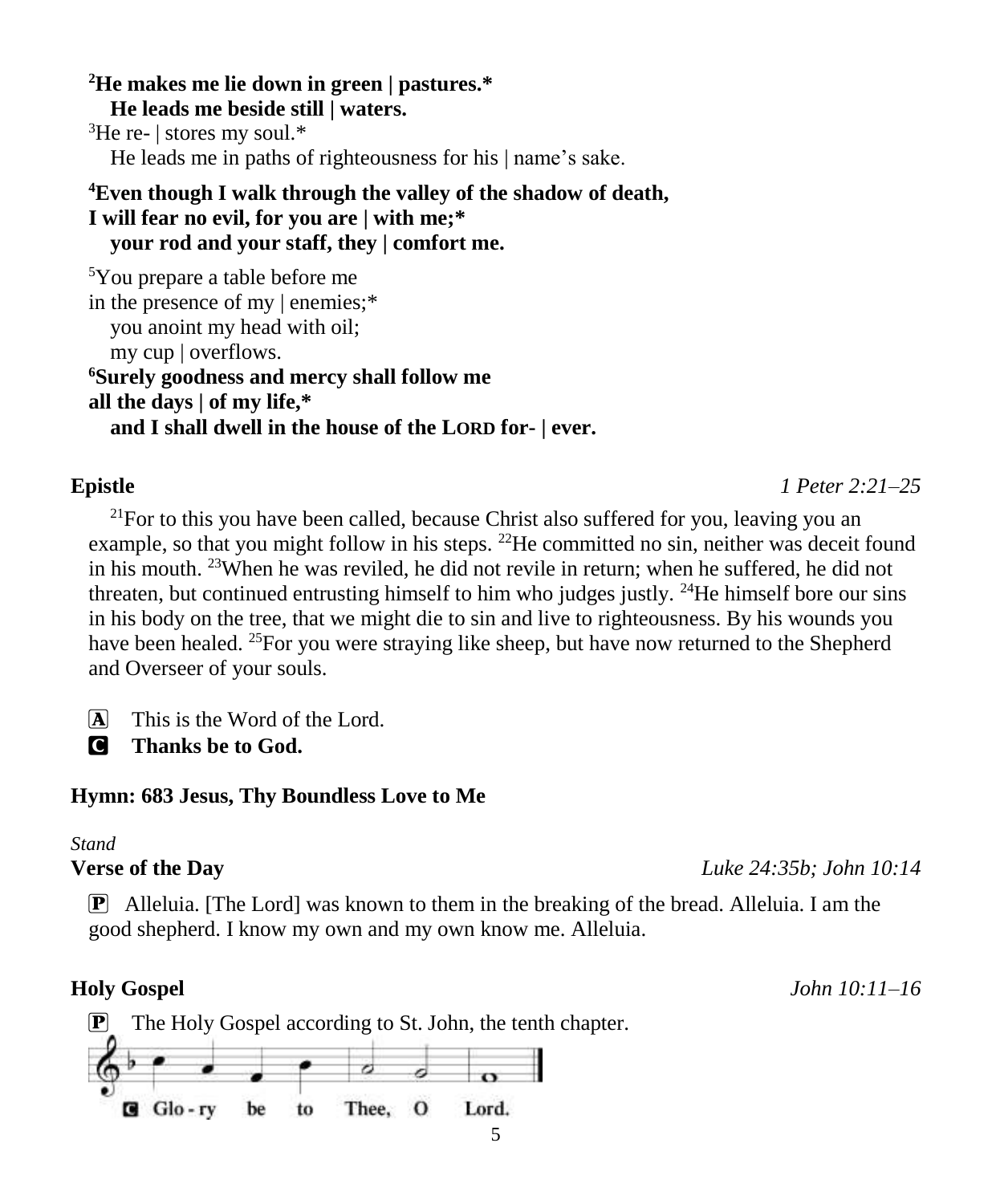$11$ [Jesus said:] "I am the good shepherd. The good shepherd lays down his life for the sheep.  $12$ He who is a hired hand and not a shepherd, who does not own the sheep, sees the wolf coming and leaves the sheep and flees, and the wolf snatches them and scatters them.  $13$ He flees because he is a hired hand and cares nothing for the sheep.  $^{14}I$  am the good shepherd. I know my own and my own know me,  $15$  just as the Father knows me and I know the Father; and I lay down my life for the sheep. <sup>16</sup>And I have other sheep that are not of this fold. I must bring them also, and they will listen to my voice. So there will be one flock, one shepherd."



### **Nicene Creed**

C **I believe in one God, the Father Almighty, maker of heaven and earth and of all things visible and invisible.**

**And in one Lord Jesus Christ, the only-begotten Son of God, begotten of His Father before all worlds, God of God, Light of Light, very God of very God, begotten, not made, being of one substance with the Father, by whom all things were made; who for us men and for our salvation came down from heaven and was incarnate by the Holy Spirit of the virgin Mary and was made man; and was crucified also for us under Pontius Pilate. He suffered and was buried. And the third day He rose again according to the Scriptures and ascended into heaven and sits at the right hand of the Father. And He will come again with glory to judge both the living and the dead, whose kingdom will have no end.**

**And I believe in the Holy Spirit, the Lord and giver of life, who proceeds from the Father and the Son, who with the Father and the Son together is worshiped and glorified, who spoke by the prophets. And I believe in one holy Christian and apostolic Church, I acknowledge one Baptism for the remission of sins, and I look for**  the resurrection of the dead and the life  $\div$  of the world to come. Amen.

#### *Sit*

**Hymn of the Day: 709 The King of Love My Shepherd Is**

### **Sermon**

#### *Stand*

#### **Offertory** *LSB 192*

C **Create in me a clean heart, O God, and renew a right spirit within me. Cast me not away from Thy presence, and take not Thy Holy Spirit from me. Restore unto me the joy of Thy salvation, and uphold me with Thy free spirit. Amen.**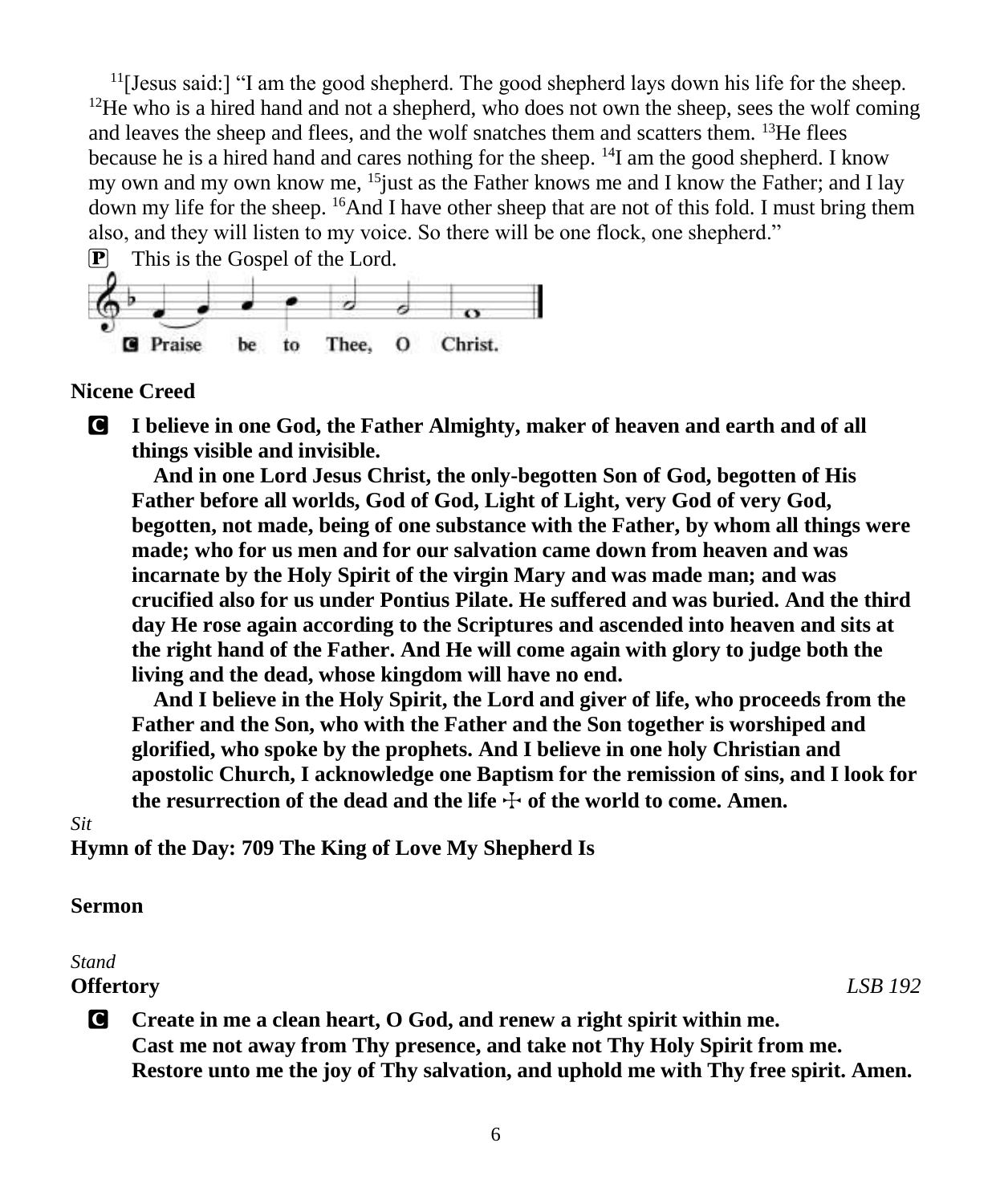**Offering** *(After the service, please place your offering in the plate near the sanctuary doors.)*

**Prayer of the Church** *(After every "…let us pray to the Lord," the Congregation responds, "Lord, have mercy.")*

# Service of the Sacrament

*God's Word states that in the Lord's Supper Jesus offers His true body and blood for the forgiveness of sins (Matt. 26:28), that partaking of this Supper together is a confession of our unity in faith (1 Cor. 10:16–17) and that the body and blood of Jesus can be received to one's harm (1 Cor. 11:27–32). Out of love for those who commune, New Hope Lutheran Church communes only those who*

*1. Have been taught and examined in the Christian faith,* 

*2. Confess their sins and trust in Christ for forgiveness,* 

*3. Have made a public confession of their agreement with us in this one Scriptural faith through membership in this congregation or another congregation of the Lutheran Church—Missouri Synod.* 

*4. Have spoken with the pastor prior to the service.*

*If you are not a communicant member of New Hope or another LCMS congregation, you are invited to come up for a blessing; please cross your arms during the distribution.*



 $\mathbf{P}$  It is truly meet, right, and salutary that we should at all times and in all places give thanks to You, holy Lord, almighty Father, everlasting God. And most especially are we bound to praise You on this day for the glorious resurrection of Your Son, Jesus Christ, the very Paschal Lamb, who was sacrificed for us and bore the sins of the world. By His dying He has destroyed death, and by His rising again He has restored to us everlasting life. Therefore with Mary Magdalene, Peter and John, and with all the witnesses of the

**Preface** *LSB 194*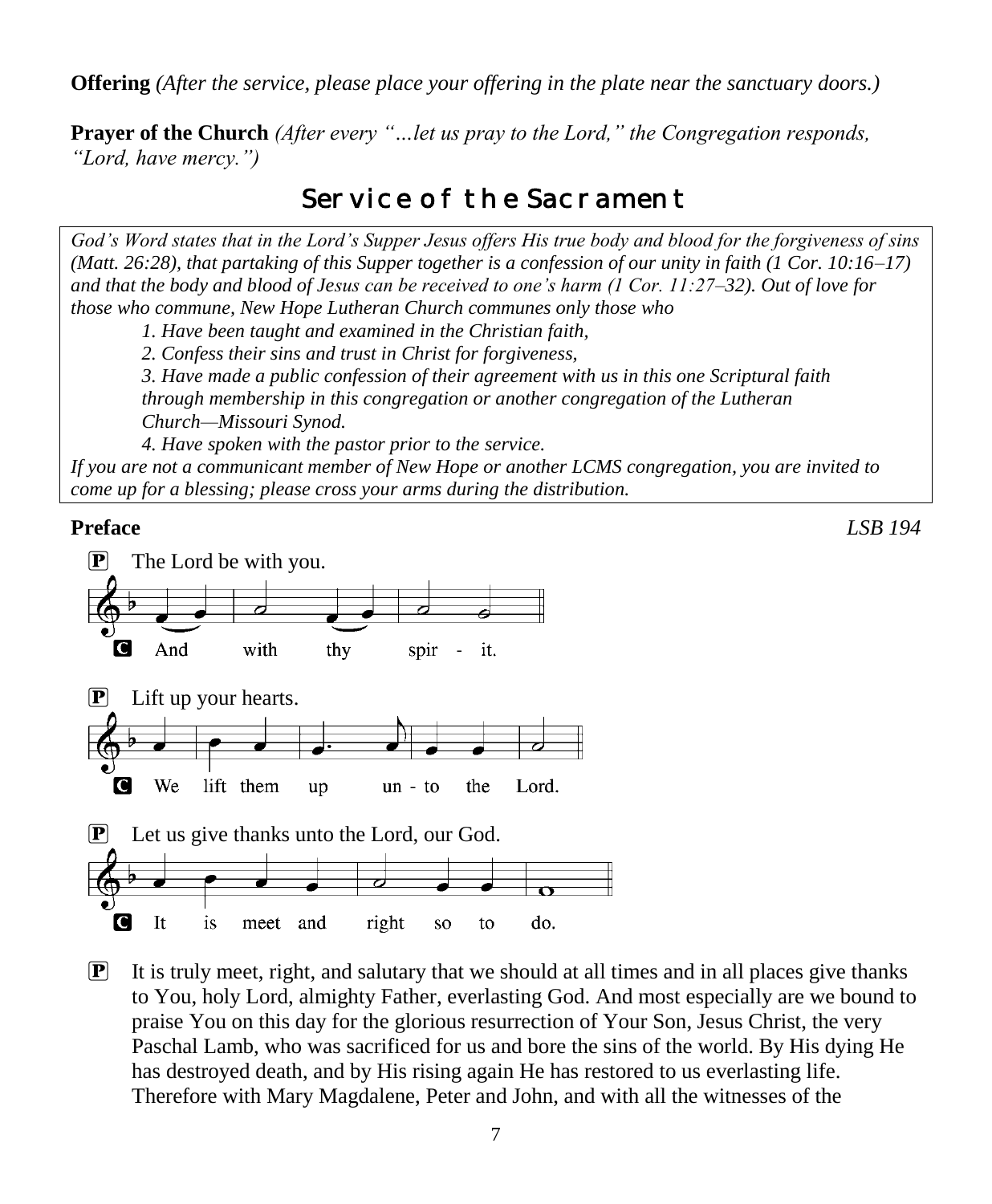resurrection, with angels and archangels, and with all the company of heaven we laud and magnify Your glorious name, evermore praising You and saying:

# **Sanctus** *LSB 195* C **Holy, holy, holy Lord God of Sabaoth; heav'n and earth are full of Thy glory. Hosanna, hosanna, hosanna in the highest. Blessed is He, blessed is He, blessed is He that cometh in the name of the Lord. Hosanna, hosanna, hosanna in the highest.**

| <b>Lord's Prayer</b>                      | LSB 196 |
|-------------------------------------------|---------|
| The Words of Our Lord                     |         |
| Pax Domini                                | LSB 197 |
| The peace of the Lord be with you always. |         |



**Agnus Dei** *LSB 198*

C **O Christ, Thou Lamb of God, that takest away the sin of the world, have mercy upon us. O Christ, Thou Lamb of God, that takest away the sin of the world, have mercy upon us. O Christ, Thou Lamb of God, that takest away the sin of the world, grant us Thy peace. Amen.**

*Sit*

|          |                      | Distribution Hymns: 155 This Is the Feast                                                                                                                                                                                                                                                              | LSB 155 |
|----------|----------------------|--------------------------------------------------------------------------------------------------------------------------------------------------------------------------------------------------------------------------------------------------------------------------------------------------------|---------|
|          |                      | 458 Christ Jesus Lay in Death's Strong Bands                                                                                                                                                                                                                                                           |         |
|          |                      | 864 Shepherd of Tender Youth                                                                                                                                                                                                                                                                           |         |
|          |                      | 633 At the Lamb's High Feast We Sing                                                                                                                                                                                                                                                                   |         |
| Stand    |                      |                                                                                                                                                                                                                                                                                                        |         |
|          | <b>Nunc Dimittis</b> |                                                                                                                                                                                                                                                                                                        | LSB 199 |
| <b>C</b> | all people,          | Lord, now lettest Thou Thy servant depart in peace according to Thy word,<br>for mine eyes have seen Thy salvation, which Thou hast prepared before the face of<br>a light to lighten the Gentiles and the glory of Thy people Israel.<br>Glory be to the Father and to the Son and to the Holy Ghost; |         |

**as it was in the beginning, is now, and ever shall be, world without end. Amen.**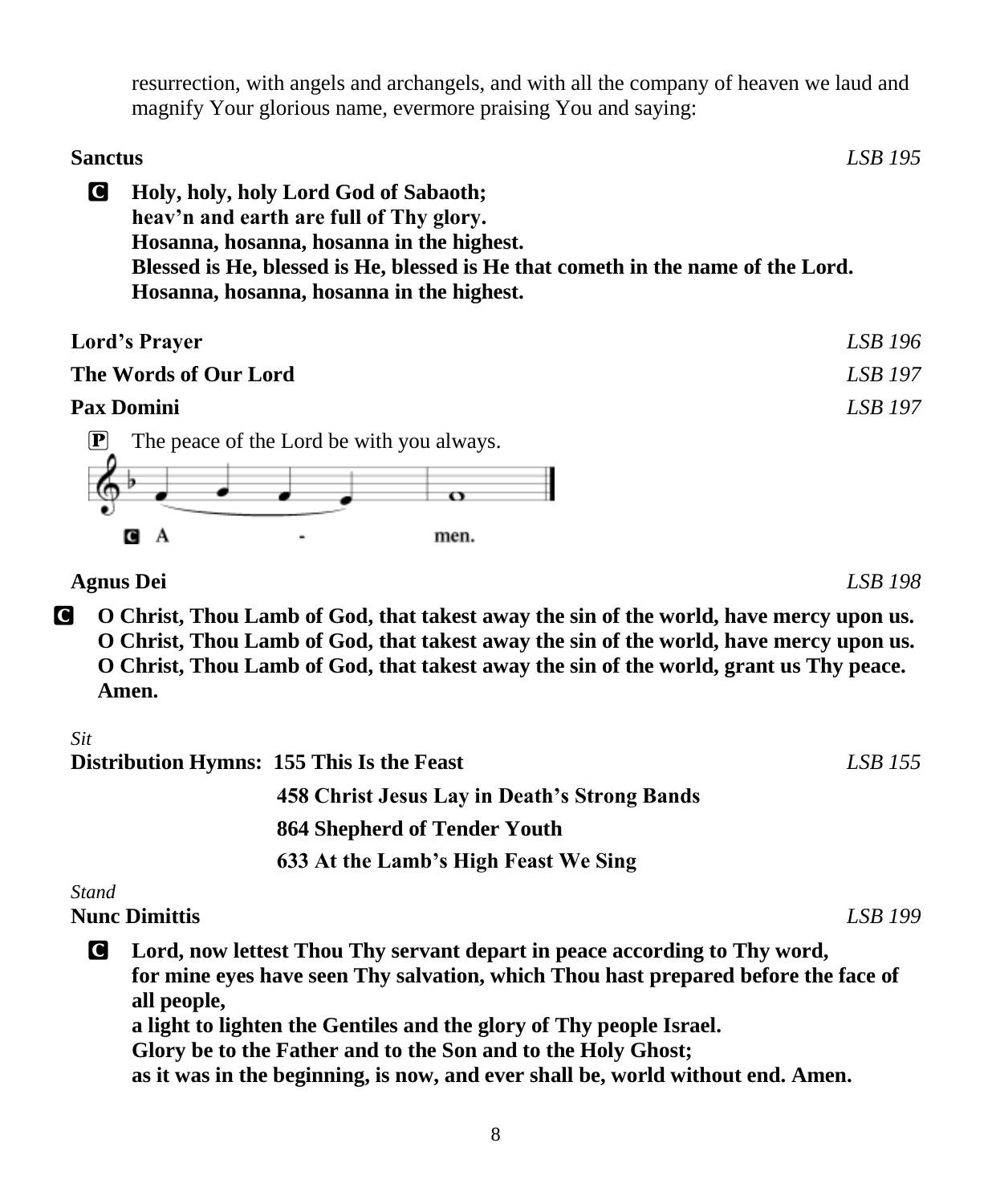# **Thanksgiving** *LSB 200*



A Let us pray.

We give thanks to You, almighty God, that You have refreshed us through this salutary gift, and we implore You that of Your mercy You would strengthen us through the same in faith toward You and in fervent love toward one another; through Jesus Christ, Your Son, our Lord, who lives and reigns with You and the Holy Spirit, one God, now and forever.



# **Benedicamus** *LSB 202*



## **Benediction** *LSB 202*

P The Lord bless you and keep you. The Lord make His face shine upon you and be gracious unto you. The Lord lift up His countenance upon you and  $\pm$  give you peace.<br> $\sharp_{\mathfrak{u}}\sharp$  $\overline{\mathbf{o}}$ d ठ Ō O A-men, a-men, a men.

# **Hymn to Depart: 756 Why Should Cross and Trial Grieve Me**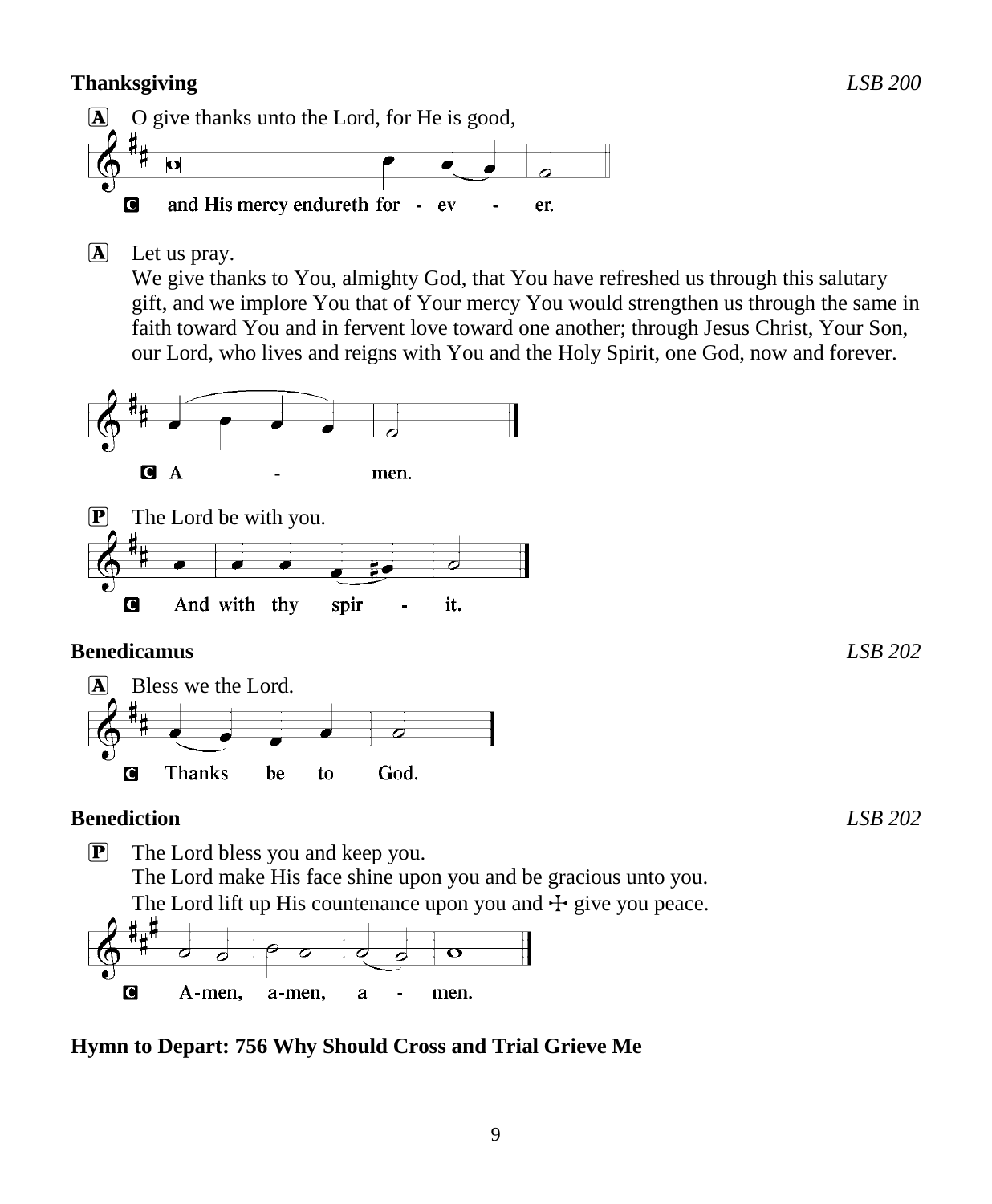# New Hope News and Notes



**April 24, 2022 Stewardship**



Giving: General Fund: \$1,310 (Amount needed weekly: \$2,966) Mortgage: \$30 (Remaining Debt: \$61,171)

## **Upcoming Events**

Wednesday, May 4 Bible Study, 7:00 pm Sunday, May 8 Sunday School/Adult Bible Study, 8:45 am **Divine Service, 10:00 am** Confirmation, 11:30 am Sunday, May 15 Voters' Meeting, 11:30 am

## **IN OUR PRAYERS:**

**Birthdays**: Karan Shell – May 3;

**Military personnel**: Tristan Graft, Denver Burkley (grandson of Joey Septer), Ethan Bearman (friend of Randy & Diana Buuck).

**Members and catechumens of our congregation:** Marilyn Kimmel, Leona Meyer, Nancy Small, Thelma Yager, Keith Fuller, Tammy Saalfrank, Russell Sponseller, Marjorie Johnson, Don Milholland, Janet Fuller, John Hartup, Lee Ann Siples, Carol Schumacher, Chris and Melissa Alfeld, Bryce Bowman, Diane Garrett, Sharon Snow.

**Friends and family of the members of our congregation:** Rev. Paul Doehrmann; Charlene Ferrell; Susan Gaines; Alice Jacobs; Makenzie Webb (granddaughter of Carol Schumacher); Johnny Johnson (husband of Candace Johnson); Jody Ford (friend of the Saalfranks); Hadley Schumacher (great-niece of Lee Ann Siples); Robin Graham (friend of Randy and Diana Buuck); Don Hockemeyer (friend of Dara Phillips), Will Schlemmer (uncle of Erik Schlemmer), George Peck (brother of John Peck); Lynne Kuzeff (sister-in-law of Jeani Klaus); Eric Milholland (son of Don Milholland); Charles Brown (brother of Sue Hansen); Verdene Franklin (mother of Diana Buuck).

**LIFE THOUGHT –** "Let's also recruit, instruct, and support more couples and families toward opening their homes to serve children in need. Multitudes—majorities, even—of foster families and adoptive parents confess Christ and consider themselves for-life. More foster parents—not fewer children—seems the most praiseworthy solution to foster care failures. And those who can recognize those failures may just be the most excellent candidates for the vocation!" *Pastor Michael Salemink, Lutherans For Life – A Life Quote from Lutherans For Life • lutheransforlife.org "Hurting from abortion? Word of Hope can help. [word-of-hope.org;](https://word-of-hope.org/) 888- 217-8679."*

**MITE SUNDAY**--Mites can be placed in the baskets as you leave the sanctuary today.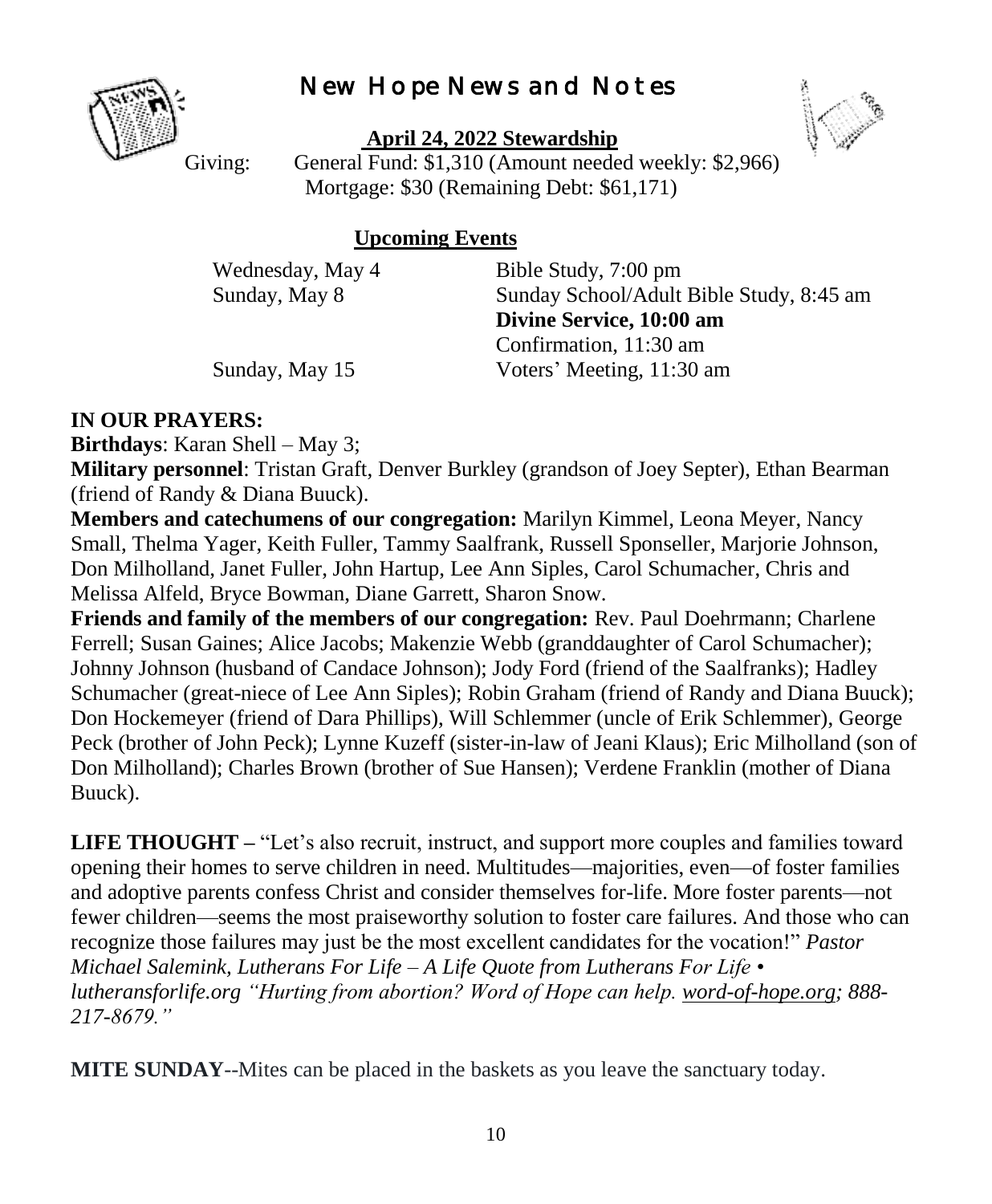**RUMMAGE AND BAKE SALE**--A rummage and bake sale will be held May 19-21. If you have any good usable clothing or other items, please share them with us. Clothing can be placed in the conference room and all other items in the choir room. Help will be needed to sort and set up. Men and women are needed to help. You can sign up on the sheet on the hallway table. Thank you.

**TRIP TO THE ARK/CREATION MUSEUM JUNE 13-15** – all youth ages 11 to 19 are invited to participate in a two night, three day trip to the Ark Encounter and Creation Museum. Learn more about the scientific evidence supporting the Biblical, six day creation and flood. Adult chaperones are welcome to attend.

**CELEBRATE CHRIST'S ASCENSION** – Join us for a Divine service on Wednesday, May 25 at 6:30 pm (the Eve of the Ascension of Our Lord).

**NELSON CHICKEN** fundraiser on May 19, 11-6 at Shelton Financial. Purchase \$10 tickets at Ossian Hardware. Benefits Ossian Revitalization. Call Larry Heckber at 260-704-6629 for info.

**COFFEE AND TEA** -- Feel free to visit our home (323 Bittersweet, Ossian) this Thursday, May 5 anytime between 9:30 and 11:30 am for a cup of coffee and fellowship! Children are welcome. - Rosie Burfiend

**VACATION BIBLE SCHOOL –** This summer, we hope to hold a four day morning VBS program June 6-9 (VBS children will sing in the Sunday Divine Service on the  $12<sup>th</sup>$ ). If you are interested in assisting with the program, please speak with Rosie Burfiend or Janice Braun.

**MOTHER'S DAY CARNATIONS** - Each year Right to Life of Northeast Indiana partners with churches to bring in flowers in honor of mothers, and mother-figures. This project is a celebration of this important role, as well as, support of the work of Right to Life. We appreciate your commitment to life in your community. Look for these flowers next Sunday.

**QUALITY, QUANTITY, QUALIFIED**… Issues, Etc. is a radio-talk show and podcast produced by Lutheran Public Radio in Collinsville, IL and hosted by LCMS Pastor Todd Wilken. This week's subjects include: The Movie "Father Stu," The Vocation of Mother, 4th Century Bishop Athanasius of Alexandria, The Jerusalem Council and more. You can listen at your convenience at [issuesetc.org,](https://r20.rs6.net/tn.jsp?f=0010IkSKDXMdBe94qFARnkOOw0QPooz4-UURldfv9ufj0DFOXEzz8w6wC3mGPNHh0bUtEkuhxLZSH23n0lxx2NKNaUdPFXEzwZwBGkqcXPZNS-v1ER5BmrDgnZs32VkcpUteE7tB3umNICs8LuG39C17w==&c=3kIUC4pwiWiaT_v0w-mU097TAgtpuFa-q-YVzNavWyDiVk1Fb3rmIA==&ch=jCjPo2ey_YaLJOrlOFSqdagv_HDkfZBJLZbWDbHXSJ9dxYaVR6ILbg==) the LPR mobile app and your favorite podcast provider.